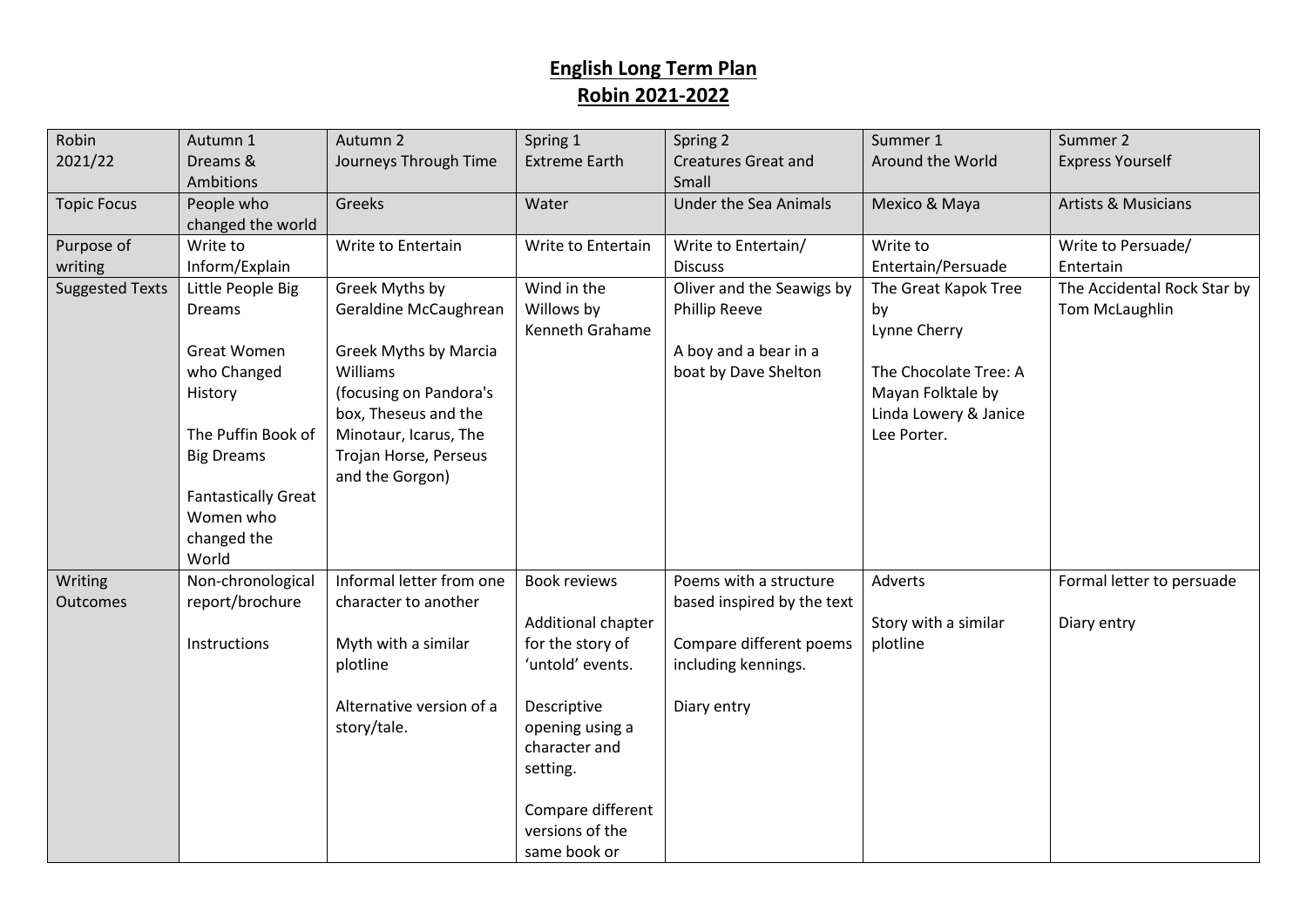|                  |                                  |                                                     | author                                     |                                     |                                                    |                                                      |
|------------------|----------------------------------|-----------------------------------------------------|--------------------------------------------|-------------------------------------|----------------------------------------------------|------------------------------------------------------|
| Phonics/Spelling | <b>Phase 5 GPCs</b><br>including | /d3/ sound spelt as 'ge'<br>and 'dge' at the end of | /aɪ/sound spelt 'y'<br><b>Contractions</b> | /p/ spelt 'a' after 'w' and<br>'qu' | The /l/ or /al/ sound<br>spelt '-el' at the end of | Spellings and concepts that<br>pupils need to secure |
|                  | polysyllabic words.              | words, and sometimes                                |                                            |                                     | words                                              |                                                      |
|                  | <b>Strategies for</b>            | as 'g' elsewhere in                                 | /l/ or /əl/ sound                          | /3/ spelt 's',                      |                                                    | Homophones                                           |
|                  | learning words                   | words before 'e', 'i' and                           | spelt '-le' at the                         | segmentation and                    | Adding endings '-ing', '-                          |                                                      |
|                  |                                  | 'y'                                                 | end of words and                           | syllable clapping                   | ed', '-er', and '-est' to                          | /^/ sound spelt 'o'                                  |
|                  | Strategies at the                |                                                     | following a                                |                                     | words ending in '-y'                               |                                                      |
|                  | point of writing                 | /s/sound spelt 'c' before                           | consonant                                  | Homophones                          |                                                    | /I/ or /al/ sounds spelt 'il'                        |
|                  | Proofreading                     | 'e', 'i' and 'y'                                    | Adding endings '-                          |                                     | The /ɔ:/ sound spelt 'ar                           | at the end of words                                  |
|                  |                                  |                                                     | ing', '-ed', '-er', '-                     | Adding '-es' to nouns and           | 'after 'w'                                         |                                                      |
|                  | /aɪ/ spelt 'i' in                | /n/ sound spelt 'kn' and                            | est' to words                              | verbs ending in 'y'                 |                                                    | <b>Revision</b>                                      |
|                  | common                           | 'gn' at the beginning of                            | ending in 'e' with a                       |                                     | Suffixes '-ment' and '-                            |                                                      |
|                  | exception words                  | words                                               | consonant before                           | <b>Strategies for learning</b>      | ness'                                              |                                                      |
|                  |                                  |                                                     | it.                                        | words                               |                                                    |                                                      |
|                  |                                  |                                                     |                                            |                                     | The /3:/ sound spelt 'or'                          |                                                      |
|                  |                                  |                                                     | /iː/ sound spelt                           | The possessive                      | after 'w'                                          |                                                      |
|                  |                                  |                                                     | 'ey'                                       | apostrophe (singular                |                                                    |                                                      |
|                  |                                  |                                                     |                                            | nouns)                              | The possessive                                     |                                                      |
|                  |                                  |                                                     | /r/ sound spelt                            |                                     | apostrophe (singular                               |                                                      |
|                  |                                  |                                                     | 'wr'                                       | Adding suffixes '-ful', '-          | nouns)                                             |                                                      |
|                  |                                  |                                                     |                                            | less' and '-ly'                     |                                                    |                                                      |
|                  |                                  |                                                     | Adding '-ing', '-ed',                      |                                     | The /l/ or /al/ sound                              |                                                      |
|                  |                                  |                                                     | '-er', '-est' and '- $y'$                  | <b>Contractions</b>                 | spelt '-al' at the end of                          |                                                      |
|                  |                                  |                                                     | to words of one                            |                                     | words                                              |                                                      |
|                  |                                  |                                                     | syllable ending in a                       | Words ending '-tion'                |                                                    |                                                      |
|                  |                                  |                                                     | single consonant                           |                                     | <b>Common exception</b>                            |                                                      |
|                  |                                  |                                                     | after a single                             |                                     | words                                              |                                                      |
|                  |                                  |                                                     | vowel                                      |                                     |                                                    |                                                      |
|                  | <b>Suffixes from Year</b>        | Homophones                                          | From Year 2:                               | Prefixes 'super-' and               | Previously taught                                  | The /^/ sound spelt 'ou'                             |
|                  | 2 ('-s', '-es', '-er', '-        |                                                     | suffixes '-ness' and                       | 'auto-'                             | suffixes ('-ed', '-ing', '-                        |                                                      |
|                  | $ed', '-ing')$                   | Year 2 prefixes and                                 | '-ful' following a                         |                                     | s', '-es', '-ness', '-ful', '-                     | Homophones                                           |
|                  |                                  | suffixes                                            | consonant                                  | words from statutory and            | less' and '-ly')                                   |                                                      |
|                  | Revise prefix 'un-'              |                                                     |                                            | personal spelling lists             |                                                    | Proofreading                                         |
|                  | Teach prefix 'dis-'              | Prefixes 'mis-' and 're-'                           | Prefixes 'sub-' and                        |                                     | Suffix '-ly' with root                             |                                                      |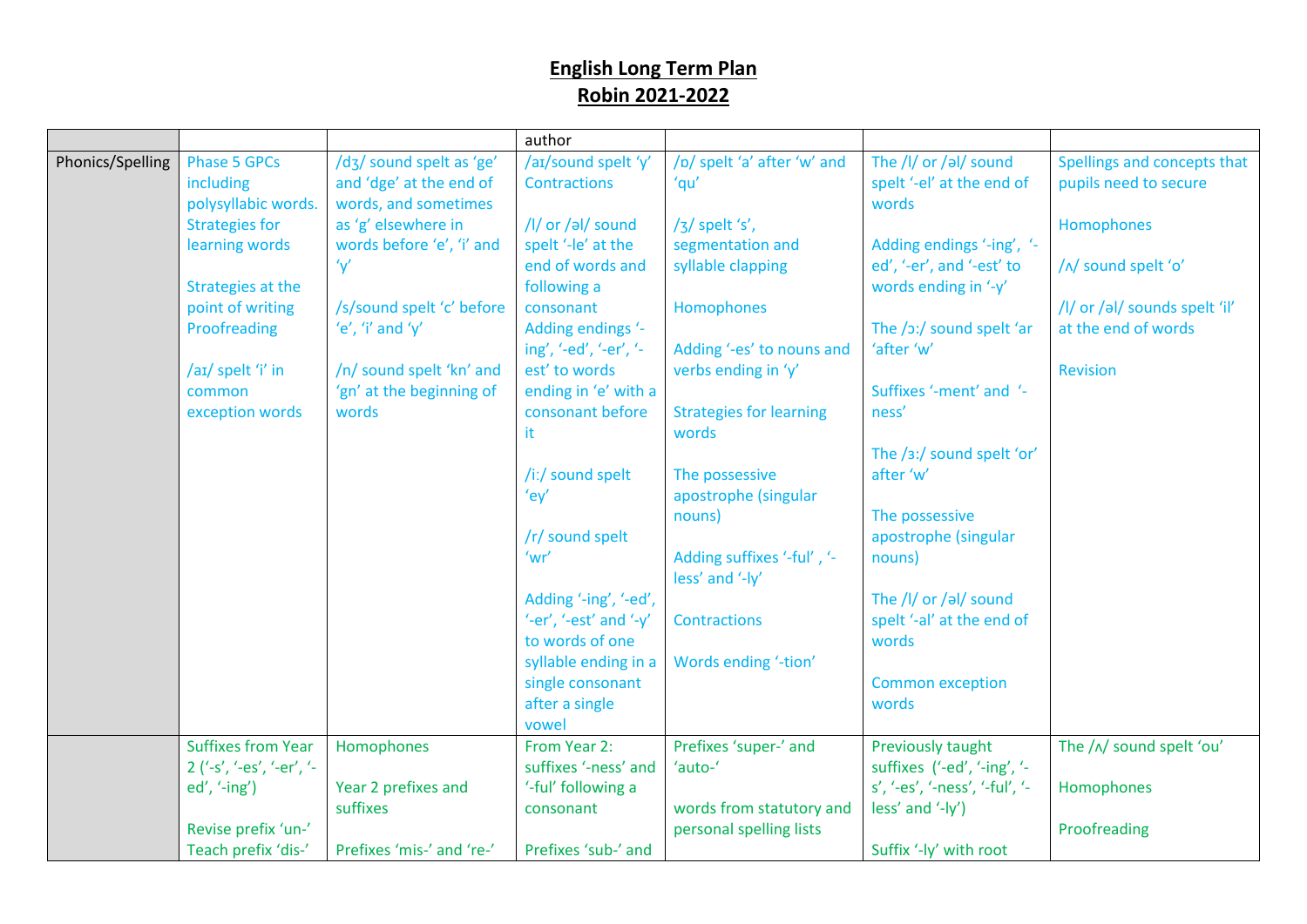|                   | (disappoint,                   |                           | 'tele-'                 | homophones                   | words ending in 'le' and | Words from statutory and  |
|-------------------|--------------------------------|---------------------------|-------------------------|------------------------------|--------------------------|---------------------------|
|                   | disagree, disobey)             | words from statutory      |                         |                              | $i$ c'                   | personal spelling lists   |
|                   |                                | and personal spelling     | From Year 2:            | Proofreading                 |                          |                           |
|                   | Practise prefix 'dis-          | lists                     | apostrophe for          |                              | From Year 2:             | <b>Revision as needed</b> |
|                   | ' Apply prefix 'un-'           |                           | contraction             | Words with the /k/ sound     | Apostrophes for          |                           |
|                   |                                | The $/I/$ sound spelt 'y' |                         | spelt 'ch' (Greek in origin) | contractions             |                           |
|                   | From Year 2:                   |                           | words from              |                              |                          |                           |
|                   | Apostrophes for                | Proofreading              | statutory and           |                              | words from statutory     |                           |
|                   | contractions                   |                           | personal spelling       |                              | and personal spelling    |                           |
|                   |                                | Words ending with the     | lists                   |                              | lists                    |                           |
|                   | words from                     | /g/ sound spelt '-gue'    |                         |                              |                          |                           |
|                   | statutory and                  | and the /k/ sound spelt   | Words with the /f/      |                              | Rare GPCs (/I/ sound)    |                           |
|                   | personal spelling              | '-que' (French in origin) | sound spelt 'ch'        |                              |                          |                           |
|                   | lists                          |                           | (mostly French in       |                              | From Years 1 and 2:      |                           |
|                   |                                |                           | origin) as well as      |                              | vowel digraphs           |                           |
|                   | <b>Rarer GPCs: words</b>       |                           | 's', 'ss(ion/ure)'      |                              |                          |                           |
|                   | with the /eɪ/                  |                           |                         |                              |                          |                           |
|                   | sound spelt 'ei'               |                           | Revise suffixes '-      |                              |                          |                           |
|                   | (vein), 'eigh'                 |                           | ness' and '-ful'        |                              |                          |                           |
|                   | (eight), 'aigh'                |                           | Teach suffixes '-       |                              |                          |                           |
|                   | (straight) or 'ey'             |                           | less' and '-ly'         |                              |                          |                           |
|                   | (they)                         |                           |                         |                              |                          |                           |
|                   |                                |                           |                         |                              |                          |                           |
| <b>Text level</b> | Homophones<br>Planning through | Planning through story    | <b>Planning through</b> | Planning through story       | Planning through story   | Planning through story    |
| features          | story mapping and              | mapping and boxed up      | story mapping and       | mapping and boxed up         | mapping and boxed up     | mapping and boxed up      |
|                   | boxed up plans                 | plans                     | boxed up plans          | plans                        | plans                    | plans                     |
|                   |                                |                           |                         |                              |                          |                           |
|                   | Use of lists - what            | Story parts (beginning,   | <b>Story parts</b>      | Use of lines and verses in   | Story parts (beginning,  |                           |
|                   | is needed/lists of             | middle and end).          | (beginning, middle      | poetry                       | middle and end).         |                           |
|                   | steps to be taken              |                           | and end).               |                              |                          |                           |
|                   |                                | <b>Characters</b>         |                         |                              | <b>Characters</b>        |                           |
|                   | <b>Bullet points for</b>       |                           | <b>Characters</b>       |                              |                          |                           |
|                   | facts                          | <b>Settings</b>           |                         |                              | <b>Settings</b>          |                           |
|                   |                                |                           | <b>Settings</b>         |                              |                          |                           |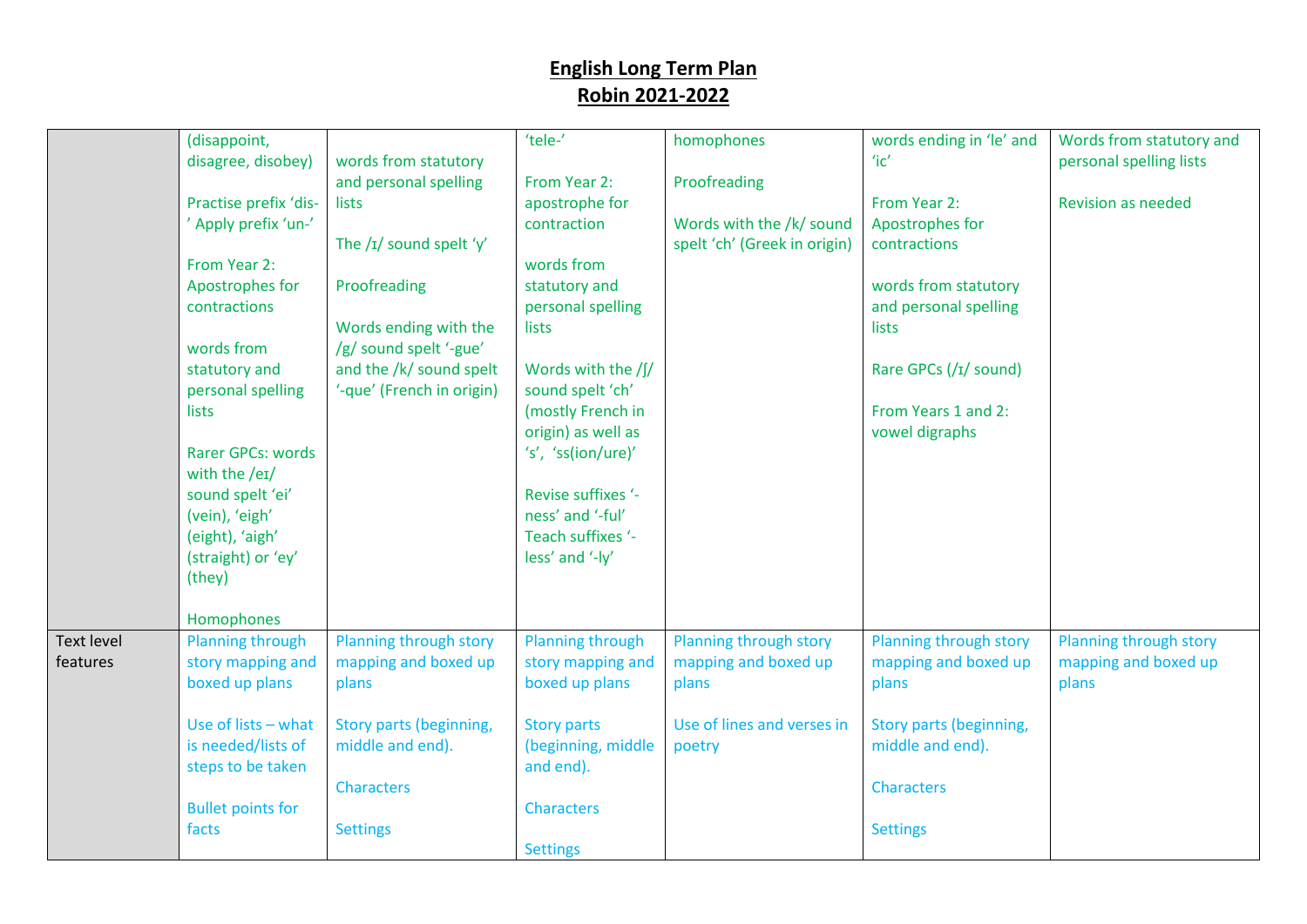| Secure use of<br>Secure use of planning<br>Secure use of<br>Secure use of planning<br>Secure use of planning<br>Secure use of planning<br>through story maps and<br>through story maps and<br>through story maps and<br>through story maps and<br>planning through<br>planning through<br>boxed up plans<br>boxed up plans<br>story maps and<br>story maps and<br>boxed up plans<br>boxed up plans<br>boxed up plans<br>boxed up plans<br>Plan opening around<br>Develop hook in<br>Plan opening around<br>Develop hook in<br>introduction to introduce<br>Paragraphs to<br>character, setting, time<br>Plan opening<br>character, setting, time<br>introduction to introduce<br>organise ideas<br>of day and type of<br>around character,<br>of day and type of<br>and tempt reader in<br>and tempt reader in<br>around a theme<br>weather<br>weather<br>setting, time of<br>(Who?<br>day and type of<br>What?Where?<br>When? Why? How?)<br>weather<br>Develop hook in<br>Paragraphs to organise<br>When? Why? How?)<br>Paragraphs to organise<br>introduction to<br>ideas into each story<br>ideas into each story<br>Personal response in the<br>introduce and<br>Use if perfect form of<br>Paragraphs to<br>ending<br>part<br>part<br>verbs to mark<br><b>Extended vocabulary to</b><br>organise ideas into<br><b>Extended vocabulary to</b><br>tempt reader in<br>(Who?<br>introduce the 5 story<br>each story part<br>relationships between<br>introduce the 5 story<br>What?Where?<br>parts: Introduction,<br><b>Extended</b><br>parts: Introduction,<br>time and cause<br>When? Why?<br>build-up,<br>build-up,<br>vocabulary to<br>How?)<br>Problem/Dilemma,<br>introduce the 5<br>Problem/Dilemma,<br><b>Resolution, Ending</b><br>story parts:<br><b>Resolution, Ending</b><br><b>Group related</b><br>Introduction,<br>facts and ideas<br>Paragraphs to organise<br>build-up,<br>Paragraphs to organise<br>Problem/Dilemma,<br>ideas into each story<br>ideas into each story<br>into paragraphs<br><b>Resolution, Ending</b><br>part<br>part<br>Topic sentences to<br>introduce<br>Extra<br>information/reminders<br>paragraphs<br>in ending<br>Sentence level<br><b>Demarcation of</b><br><b>Demarcation of</b><br><b>Demarcation of</b><br><b>Demarcation of</b><br><b>Demarcation of</b><br><b>Demarcation of sentences</b><br>features<br>sentences<br>sentences<br>sentences<br>sentences<br>sentences<br>(including<br>Consistent use of present | Make a final<br>comment to the<br>reader | <b>Descriptive language</b> | <b>Descriptive</b><br>language | <b>Descriptive language</b> |                   |
|--------------------------------------------------------------------------------------------------------------------------------------------------------------------------------------------------------------------------------------------------------------------------------------------------------------------------------------------------------------------------------------------------------------------------------------------------------------------------------------------------------------------------------------------------------------------------------------------------------------------------------------------------------------------------------------------------------------------------------------------------------------------------------------------------------------------------------------------------------------------------------------------------------------------------------------------------------------------------------------------------------------------------------------------------------------------------------------------------------------------------------------------------------------------------------------------------------------------------------------------------------------------------------------------------------------------------------------------------------------------------------------------------------------------------------------------------------------------------------------------------------------------------------------------------------------------------------------------------------------------------------------------------------------------------------------------------------------------------------------------------------------------------------------------------------------------------------------------------------------------------------------------------------------------------------------------------------------------------------------------------------------------------------------------------------------------------------------------------------------------------------------------------------------------------------------------------------------------------------------------------------------------------------------------------------------------------------------------------------------------------------------------------------------------------------------------------------------------|------------------------------------------|-----------------------------|--------------------------------|-----------------------------|-------------------|
|                                                                                                                                                                                                                                                                                                                                                                                                                                                                                                                                                                                                                                                                                                                                                                                                                                                                                                                                                                                                                                                                                                                                                                                                                                                                                                                                                                                                                                                                                                                                                                                                                                                                                                                                                                                                                                                                                                                                                                                                                                                                                                                                                                                                                                                                                                                                                                                                                                                                    |                                          |                             |                                |                             |                   |
|                                                                                                                                                                                                                                                                                                                                                                                                                                                                                                                                                                                                                                                                                                                                                                                                                                                                                                                                                                                                                                                                                                                                                                                                                                                                                                                                                                                                                                                                                                                                                                                                                                                                                                                                                                                                                                                                                                                                                                                                                                                                                                                                                                                                                                                                                                                                                                                                                                                                    |                                          |                             |                                |                             | (Who? What?Where? |
|                                                                                                                                                                                                                                                                                                                                                                                                                                                                                                                                                                                                                                                                                                                                                                                                                                                                                                                                                                                                                                                                                                                                                                                                                                                                                                                                                                                                                                                                                                                                                                                                                                                                                                                                                                                                                                                                                                                                                                                                                                                                                                                                                                                                                                                                                                                                                                                                                                                                    |                                          |                             |                                |                             |                   |
|                                                                                                                                                                                                                                                                                                                                                                                                                                                                                                                                                                                                                                                                                                                                                                                                                                                                                                                                                                                                                                                                                                                                                                                                                                                                                                                                                                                                                                                                                                                                                                                                                                                                                                                                                                                                                                                                                                                                                                                                                                                                                                                                                                                                                                                                                                                                                                                                                                                                    |                                          |                             |                                |                             |                   |
|                                                                                                                                                                                                                                                                                                                                                                                                                                                                                                                                                                                                                                                                                                                                                                                                                                                                                                                                                                                                                                                                                                                                                                                                                                                                                                                                                                                                                                                                                                                                                                                                                                                                                                                                                                                                                                                                                                                                                                                                                                                                                                                                                                                                                                                                                                                                                                                                                                                                    |                                          |                             |                                |                             |                   |
|                                                                                                                                                                                                                                                                                                                                                                                                                                                                                                                                                                                                                                                                                                                                                                                                                                                                                                                                                                                                                                                                                                                                                                                                                                                                                                                                                                                                                                                                                                                                                                                                                                                                                                                                                                                                                                                                                                                                                                                                                                                                                                                                                                                                                                                                                                                                                                                                                                                                    |                                          |                             |                                |                             |                   |
| <b>Generalisers for</b><br>Use of the<br>Consistent use of<br>Use of the<br>Use of the continuous<br>tense and past tense<br>grammar and                                                                                                                                                                                                                                                                                                                                                                                                                                                                                                                                                                                                                                                                                                                                                                                                                                                                                                                                                                                                                                                                                                                                                                                                                                                                                                                                                                                                                                                                                                                                                                                                                                                                                                                                                                                                                                                                                                                                                                                                                                                                                                                                                                                                                                                                                                                           |                                          |                             |                                |                             |                   |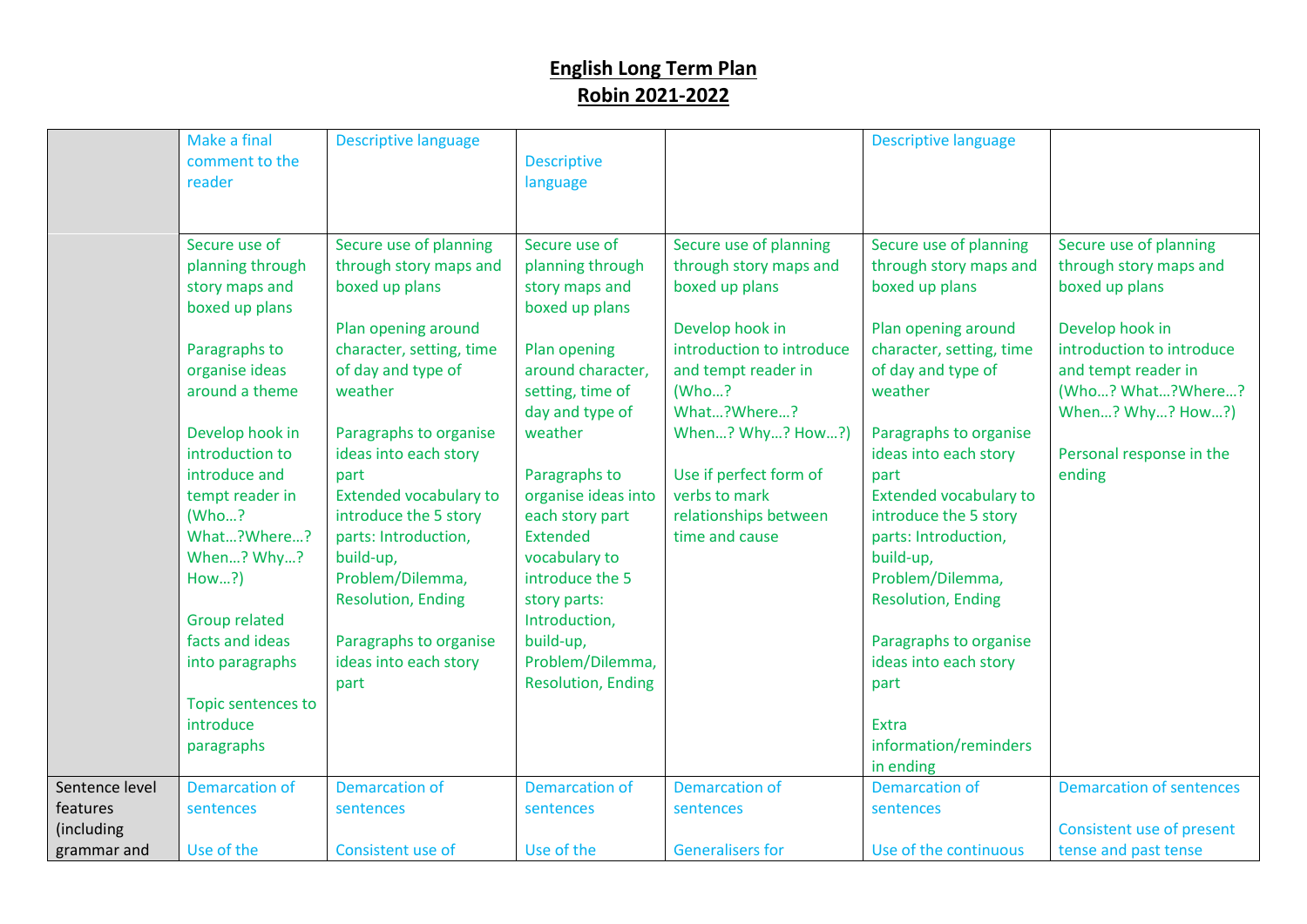| punctuation) | continuous form     | present tense and past       | continuous form           | information e.g. Most        | form of verbs in the           | throughout work.                 |
|--------------|---------------------|------------------------------|---------------------------|------------------------------|--------------------------------|----------------------------------|
|              | of verbs in the     | tense throughout work.       | of verbs in the           | cats                         | present and past tense         |                                  |
|              | present and past    |                              | present and past          |                              | to mark actions in             | Commas to separate items         |
|              | tense to mark       | <b>Commas to separate</b>    | tense to mark             | Commas to separate           | progress e.g. she is           | in a list                        |
|              | actions in progress | items in a list              | actions in progress       | items in a list              | drumming, he was               |                                  |
|              | e.g. she is         |                              | e.g. she is               |                              | shouting                       | <b>Understanding clauses and</b> |
|              | drumming, he was    | <b>Types of sentences:</b>   | drumming, he was          | Types of sentences:          |                                | joining clauses using            |
|              | shouting            | statement, question,         | shouting                  | statement, question,         | <b>Similes using like</b>      | coordination (and, or, but)      |
|              |                     | explanation, command         |                           | explanation, command         |                                | and subordination (when,         |
|              | <b>Adjectives</b>   |                              | Two adjectives to         |                              | Two adjectives to              | if, that, or, because)           |
|              |                     | <b>Understanding clauses</b> | describe a noun           | <b>Understanding clauses</b> | describe a noun                |                                  |
|              | <b>Noun phrases</b> | and joining clauses using    |                           | and joining clauses using    |                                |                                  |
|              |                     | coordination (and, or,       | <b>Similes using like</b> | coordination (and, or,       | <b>Adverbs for description</b> |                                  |
|              | Understanding       | but)                         |                           | but) and subordination       | and for information            |                                  |
|              | clauses and joining |                              | <b>Adverbs for</b>        | (when, if, that, or,         |                                |                                  |
|              | clauses using       |                              | description and for       | because)                     | <b>Understanding clauses</b>   |                                  |
|              | coordination (and,  |                              | information               |                              | and joining clauses            |                                  |
|              | or, but)            |                              |                           |                              | using coordination             |                                  |
|              |                     |                              | Understanding             |                              | (and, or, but) and             |                                  |
|              |                     |                              | clauses and joining       |                              | subordination (when, if,       |                                  |
|              |                     |                              | clauses using             |                              | that, or, because)             |                                  |
|              |                     |                              | coordination              |                              |                                |                                  |
|              |                     |                              | (and, or, but) and        |                              |                                |                                  |
|              |                     |                              | subordination             |                              |                                |                                  |
|              |                     |                              | (when, if, that, or,      |                              |                                |                                  |
|              |                     |                              | because)                  |                              |                                |                                  |
|              | Vary long and       | <b>Compound sentences</b>    | <b>Adverbial phrases</b>  | Use of the perfect form of   | <b>Adverbial phrases</b>       | Use of the perfect form of       |
|              | short sentences.    | (co-ordination) using co-    | (fronted                  | verbs to marks               | (fronted adverbials)           | verbs to marks                   |
|              | Long-to add         | ordinating conjunctions      | adverbials) used as       | relationships of time and    | used as a 'where',             | relationships of time and        |
|              | description or      | (FANBOYS)                    | a 'where', 'when',        | cause e.g. I have written    | 'when', 'how' starter (A       | cause e.g. I have written it     |
|              | information. Short  |                              | 'how' starter (A          | it down so I can check       | few days ago, At the           | down so I can check what it      |
|              | $-$ for emphasis    | <b>Adverbial phrases</b>     | few days ago, At          | what it said                 | back of the eye, In a          | said                             |
|              | making key points   | (fronted adverbials)         | the back of the           |                              | strange way)                   |                                  |
|              |                     | used as a 'where',           | eye, In a strange         | Use of present perfect       |                                | Use of present perfect           |
|              | Compound            | 'when', 'how' starter (A     | way)                      | instead of simple past e.g.  | Use of commas after            | instead of simple past e.g.      |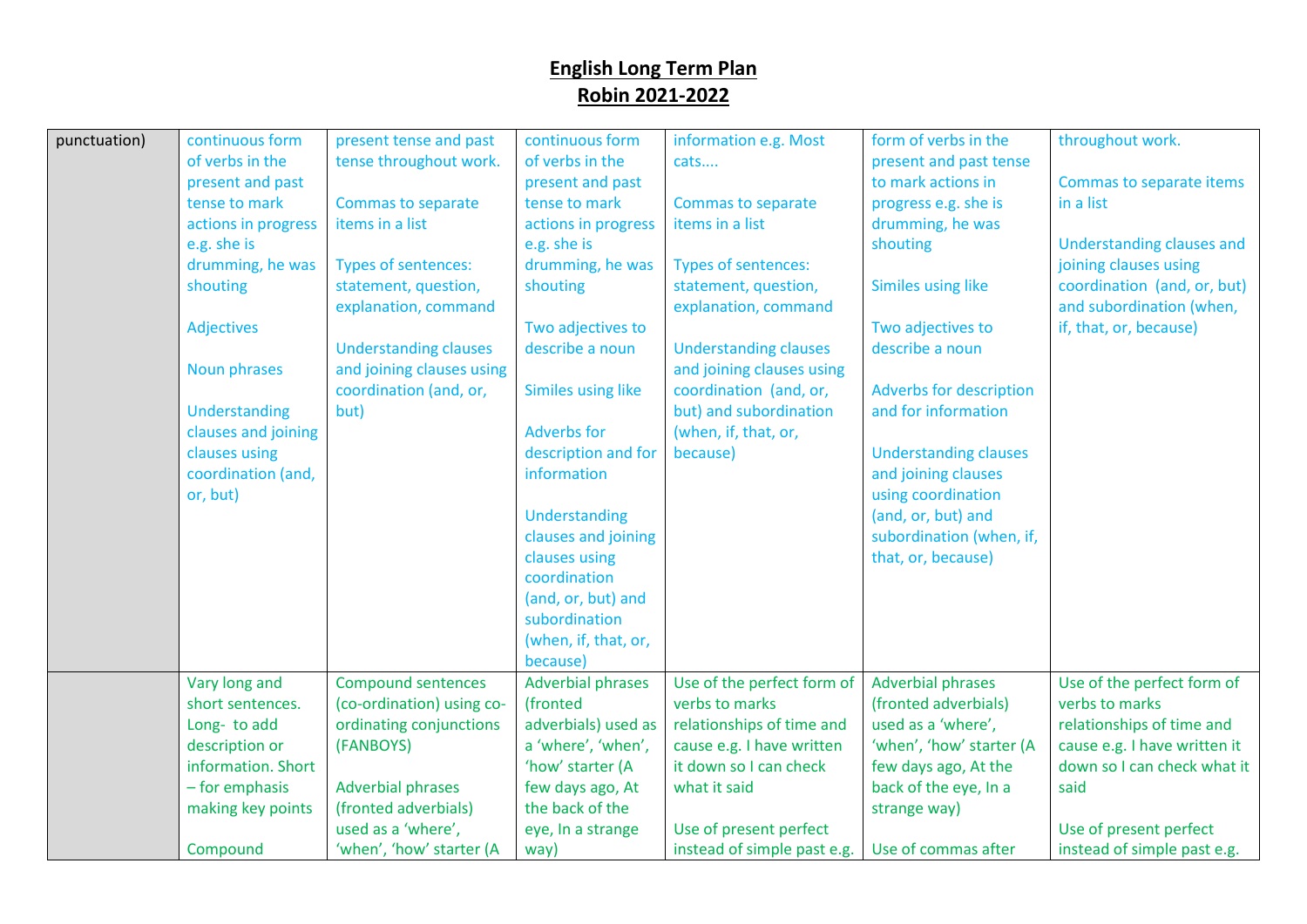|                    | sentences (co-<br>ordination) using<br>co-ordinating<br>conjunctions<br>(FANBOYS)<br>Adverb starters to<br>add detail e.g.<br>Carefully, she<br>crawled along the<br>floor of the cave<br>Use of commas<br>after fronted<br>adverbials.<br>Prepositions<br>Powerful verbs | few days ago, At the<br>back of the eye, In a<br>strange way)<br>Use of commas after<br>fronted adverbials.<br>Colon before a list<br>Secure use of inverted<br>commas for direct<br>speech                        | Use of commas<br>after fronted<br>adverbials.<br><b>Ellipses to keep</b><br>the reader<br>hanging on<br>Secure use of<br>inverted commas<br>for direct speech<br>Powerful verbs            | He has left his hat behind<br>as opposed to he left his<br>hat behind<br>Use of determiners a or<br>an a.                                                                                                                                             | fronted adverbials.<br>Ellipses to keep the<br>reader hanging on<br>Secure use of inverted<br>commas for direct<br>speech<br>Prepositions                                                                                        | He has left his hat behind<br>as opposed to he left his<br>hat behind<br>Powerful verbs<br><b>Boastful language</b>                                                                                                                         |
|--------------------|---------------------------------------------------------------------------------------------------------------------------------------------------------------------------------------------------------------------------------------------------------------------------|--------------------------------------------------------------------------------------------------------------------------------------------------------------------------------------------------------------------|--------------------------------------------------------------------------------------------------------------------------------------------------------------------------------------------|-------------------------------------------------------------------------------------------------------------------------------------------------------------------------------------------------------------------------------------------------------|----------------------------------------------------------------------------------------------------------------------------------------------------------------------------------------------------------------------------------|---------------------------------------------------------------------------------------------------------------------------------------------------------------------------------------------------------------------------------------------|
| Spoken<br>Language | Speak audibly and<br>clearly<br>Listen and respond<br>appropriately to<br>adults and peers<br>Ask relevant<br>questions to<br>extend their<br>understanding and<br>knowledge<br><b>Give well-</b>                                                                         | Speak audibly and<br>clearly<br>Listen and respond<br>appropriately to adults<br>and peers<br>Ask relevant questions<br>to extend their<br>understanding and<br>knowledge<br>Give well-structured<br>descriptions, | Speak audibly and<br>clearly<br>Listen and respond<br>appropriately to<br>adults and peers<br>Ask relevant<br>questions to<br>extend their<br>understanding and<br>knowledge<br>Give well- | Speak audibly and clearly<br>Listen and respond<br>appropriately to adults<br>and peers<br>Ask relevant questions to<br>extend their<br>understanding and<br>knowledge<br><b>Give well-structured</b><br>descriptions, explanations<br>and narratives | Speak audibly and<br>clearly<br><b>Listen and respond</b><br>appropriately to adults<br>and peers<br>Ask relevant questions<br>to extend their<br>understanding and<br>knowledge<br><b>Give well-structured</b><br>descriptions, | Speak audibly and clearly<br>Listen and respond<br>appropriately to adults and<br>peers<br>Ask relevant questions to<br>extend their understanding<br>and knowledge<br>Give well-structured<br>descriptions, explanations<br>and narratives |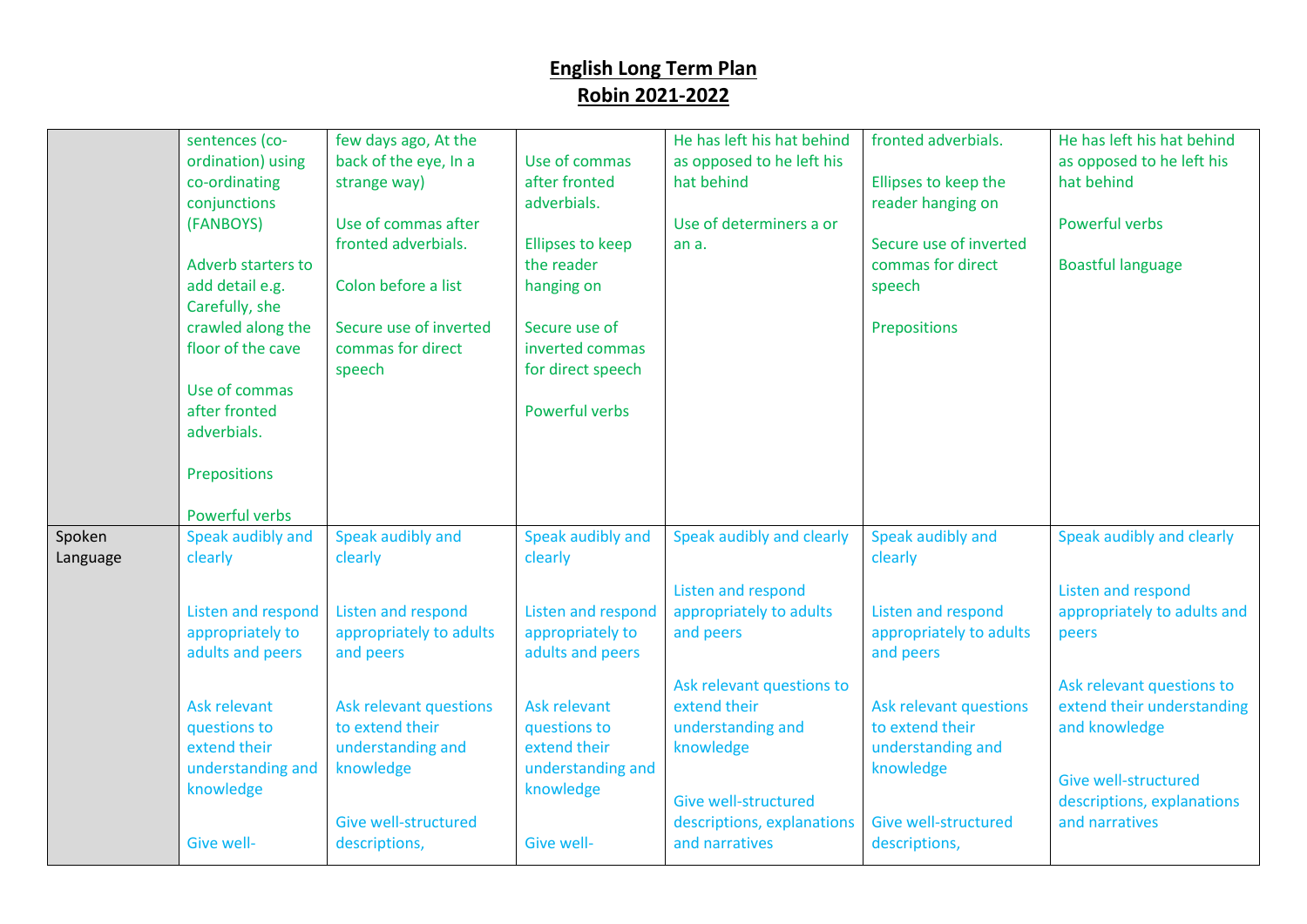| structured<br>descriptions,<br>explanations and<br>narratives<br>Participate in<br>discussions,<br>presentations,<br>performances,<br>role play,<br>improvisations<br>and debates<br>Gain, maintain and<br>monitor the<br>interest of the<br><b>listeners</b> | explanations and<br>narratives<br>Participate in<br>discussions,<br>presentations,<br>performances, role play,<br>improvisations and<br>debates<br>Gain, maintain and<br>monitor the interest of<br>the listeners                             | structured<br>descriptions,<br>explanations and<br>narratives<br>Participate in<br>discussions,<br>presentations,<br>performances,<br>role play,<br>improvisations<br>and debates<br>Gain, maintain and<br>monitor the<br>interest of the<br>listeners | Participate in discussions,<br>presentations,<br>performances, role play,<br>improvisations and<br>debates<br>Gain, maintain and<br>monitor the interest of<br>the listeners                                                                                | explanations and<br>narratives<br>Participate in<br>discussions,<br>presentations,<br>performances, role play,<br>improvisations and<br>debates<br>Gain, maintain and<br>monitor the interest of<br>the listeners   | Participate in discussions,<br>presentations,<br>performances, role play,<br>improvisations and debates<br>Gain, maintain and monitor<br>the interest of the listeners<br>Articulate and justify<br>answers, arguments and<br>opinions<br><b>Consider and evaluate</b><br>different viewpoints |
|---------------------------------------------------------------------------------------------------------------------------------------------------------------------------------------------------------------------------------------------------------------|-----------------------------------------------------------------------------------------------------------------------------------------------------------------------------------------------------------------------------------------------|--------------------------------------------------------------------------------------------------------------------------------------------------------------------------------------------------------------------------------------------------------|-------------------------------------------------------------------------------------------------------------------------------------------------------------------------------------------------------------------------------------------------------------|---------------------------------------------------------------------------------------------------------------------------------------------------------------------------------------------------------------------|------------------------------------------------------------------------------------------------------------------------------------------------------------------------------------------------------------------------------------------------------------------------------------------------|
| Give well-<br>structured<br>descriptions and<br>narratives for<br>different<br>purposes.<br>Use relevant<br>strategies to build<br>vocabulary.<br>Use spoken<br>language to<br>develop                                                                        | Ask relevant questions<br>to extend their<br>understanding and<br>knowledge.<br>Give well-structured<br>explanations for<br>different purposes.<br>Speak audibly and<br>fluently with an<br>increasing command of<br><b>Standard English.</b> | Give well-<br>structured<br>descriptions and<br>narratives for<br>different<br>purposes,<br>including<br>expressing<br>feelings.<br>Use relevant<br>strategies to build<br>vocabulary.                                                                 | Use spoken language to<br>develop understanding<br>through imagining and<br>exploring ideas.<br>Speak audibly and<br>fluently with an<br>increasing command of<br><b>Standard English.</b><br>Articulate and justify<br>answers, arguments and<br>opinions. | Use spoken language to<br>develop understanding<br>through imagining and<br>exploring ideas.<br>Give well-structured<br>descriptions and<br>narratives for different<br>purposes, including<br>expressing feelings. | Maintain attention and<br>participate actively in<br>collaborative<br>conversations, staying on<br>topic and initiating and<br>responding to comments.<br>Articulate and justify<br>answers, arguments and<br>opinions.                                                                        |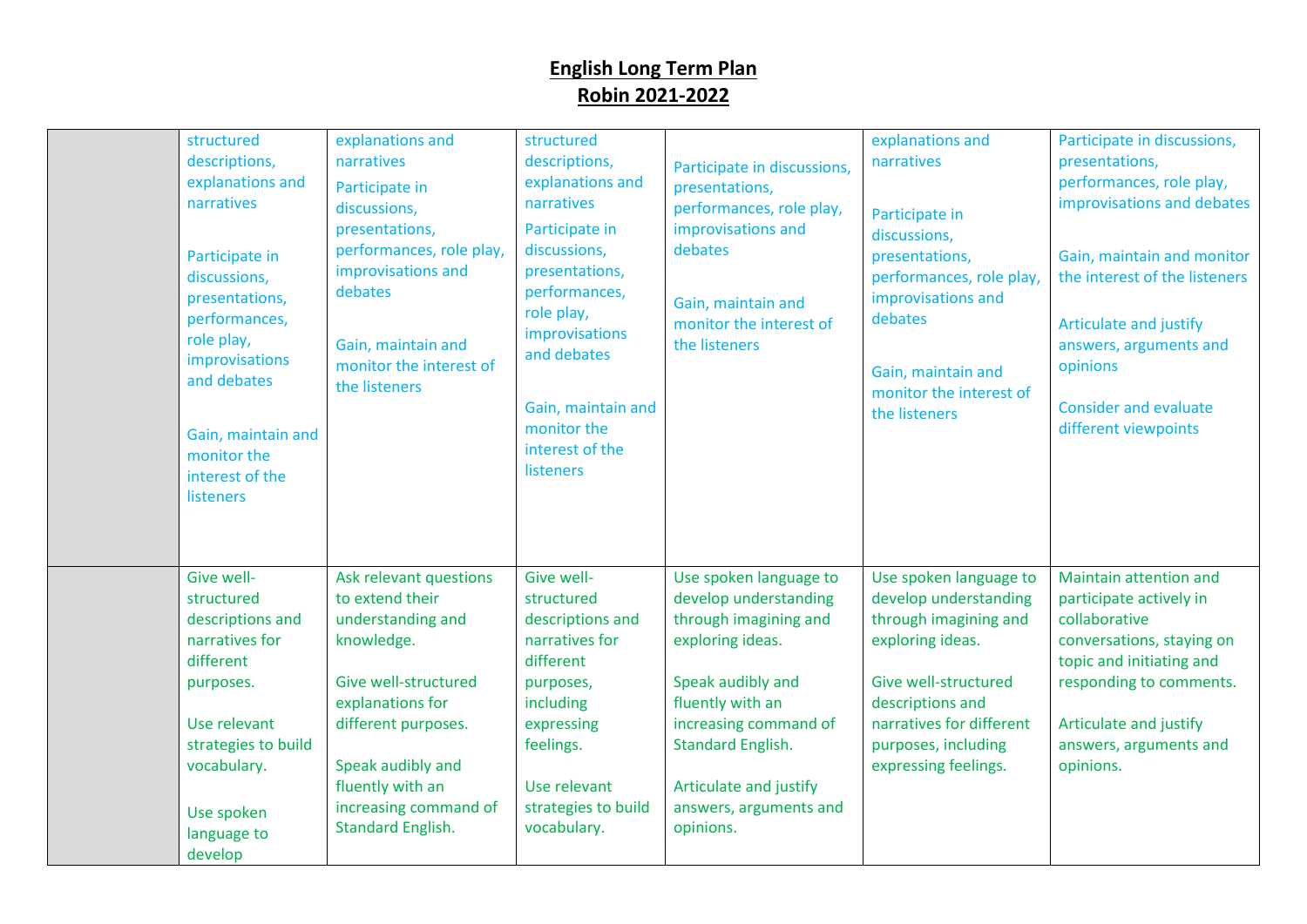|         | understanding<br>through imagining<br>and exploring<br>ideas.<br>Participate in<br>discussions. |                                                                                                                   | Use spoken<br>language to<br>develop<br>understanding<br>through imagining<br>and exploring<br>ideas. | Maintain attention and<br>participate actively in<br>collaborative<br>conversations, staying on<br>topic and initiating and<br>responding to comments. |                                                                                                                       |                                                                                                                    |
|---------|-------------------------------------------------------------------------------------------------|-------------------------------------------------------------------------------------------------------------------|-------------------------------------------------------------------------------------------------------|--------------------------------------------------------------------------------------------------------------------------------------------------------|-----------------------------------------------------------------------------------------------------------------------|--------------------------------------------------------------------------------------------------------------------|
|         |                                                                                                 |                                                                                                                   | Speak audibly and<br>fluently with an<br>increasing<br>command of<br><b>Standard English.</b>         |                                                                                                                                                        |                                                                                                                       |                                                                                                                    |
| Reading | Introduced to non-<br>fiction books that<br>are structured in<br>different ways                 | Listen to, discuss and<br>express views about a<br>wide range of texts                                            | Listen to, discuss<br>and express views<br>about a wide<br>range of texts                             | <b>Recognise simple</b><br>recurring literacy<br>language in stories in<br>poems                                                                       | Listen to, discuss and<br>express views about a<br>wide range of texts                                                | Listen to, discuss and<br>express views about a wide<br>range of texts                                             |
|         | Listen to, discuss<br>and express views<br>about a wide<br>range of texts                       | <b>Discuss sequences of</b><br>events in books and how<br>information is related<br><b>Becoming familiar with</b> | <b>Discuss sequences</b><br>of events in books<br>and how<br>information is                           | Develop a repertoire of<br>poems learnt by heart<br>Introduced to non-fiction                                                                          | Discuss sequences of<br>events in books and<br>how information is<br>related                                          | <b>Discuss sequences of</b><br>events in books and how<br>information is related<br>Becoming familiar with and     |
|         | <b>Discuss sequences</b><br>of events in books<br>and how<br>information is                     | and retelling a wider<br>range of stories, fairy<br>stories and traditional<br>tales                              | related<br><b>Becoming familiar</b><br>with and retelling<br>a wider range of                         | books that are structured<br>in different ways<br>Listen to, discuss and                                                                               | <b>Becoming familiar with</b><br>and retelling a wider<br>range of stories, fairy<br>stories and traditional<br>tales | retelling a wider range of<br>stories, fairy stories and<br>traditional tales<br><b>Recognise simple recurring</b> |
|         | related<br><b>Discuss and clarify</b>                                                           | <b>Discuss and clarify</b><br>meanings of words,<br>linking new meaning to                                        | stories, fairy<br>stories and<br>traditional tales                                                    | express views about a<br>wide range of texts<br>Discuss sequences of                                                                                   | <b>Discuss and clarify</b><br>meanings of words,                                                                      | literacy language in stories<br>in poems                                                                           |
|         | meanings of<br>words, linking new<br>meaning to know<br>vocabulary                              | know vocabulary<br><b>Discuss favourite words</b><br>and phrases                                                  | <b>Recognise simple</b><br>recurring literacy<br>language in stories<br>in poems                      | events in books and how<br>information is related<br><b>Becoming familiar with</b><br>and retelling a wider                                            | linking new meaning to<br>know vocabulary<br><b>Discuss favourite words</b><br>and phrases                            | <b>Discuss and clarify</b><br>meanings of words, linking<br>new meaning to know<br>vocabulary                      |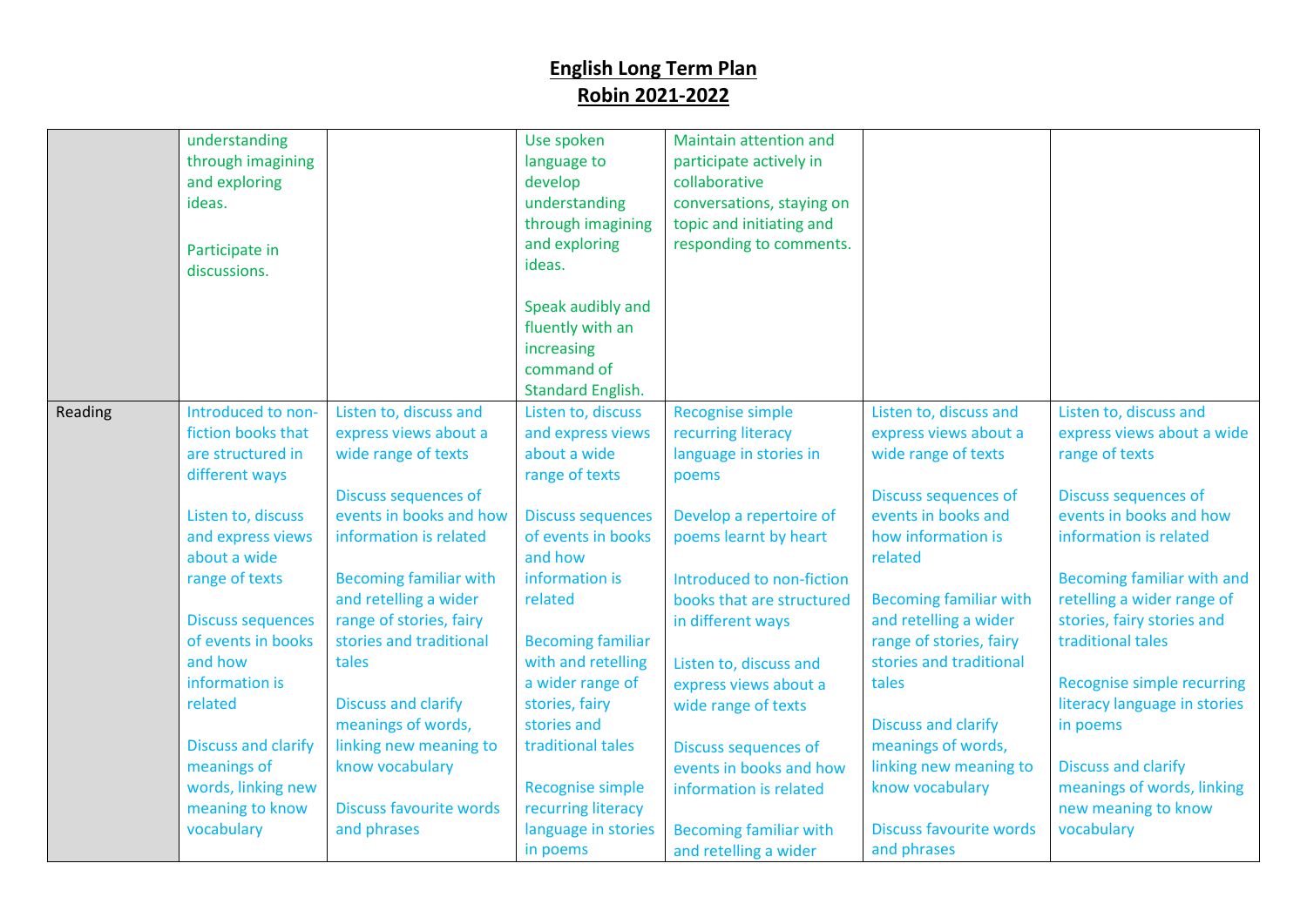| <b>Discuss favourite</b> | Making inferences on             |                            | range of stories, fairy          |                                  | <b>Discuss favourite words</b> |
|--------------------------|----------------------------------|----------------------------|----------------------------------|----------------------------------|--------------------------------|
| words and phrases        | the basis of what is             | <b>Discuss and clarify</b> | stories and traditional          | <b>Making inferences on</b>      | and phrases                    |
|                          | being said and done              | meanings of                | tales                            | the basis of what is             |                                |
| <b>Making inferences</b> |                                  | words, linking new         |                                  | being said and done              | Making inferences on the       |
| on the basis of          | Answering and asking             | meaning to know            | <b>Recognise simple</b>          |                                  | basis of what is being said    |
| what is being said       | questions                        | vocabulary                 | recurring literacy               | Answering and asking             | and done                       |
| and done                 |                                  |                            | language in stories in           | questions                        |                                |
|                          | Predicting what will             | <b>Discuss favourite</b>   | poems                            |                                  | Answering and asking           |
| Answering and            | happen next based on             | words and phrases          |                                  | Predicting what will             | questions                      |
| asking questions         | what has been read so            |                            | <b>Discuss and clarify</b>       | happen next based on             |                                |
|                          | far                              | <b>Making inferences</b>   | meanings of words,               | what has been read so            | Predicting what will           |
| Participate in           |                                  | on the basis of            | linking new meaning to           | far                              | happen next based on           |
| discussion about         | Participate in discussion        | what is being said         | know vocabulary                  |                                  | what has been read so far      |
| texts (taking turns      | about texts (taking turns        | and done                   |                                  | Participate in discussion        |                                |
| and listening to         | and listening to others)         |                            | <b>Discuss favourite words</b>   | about texts (taking              | Participate in discussion      |
| others)                  |                                  | Answering and              | and phrases                      | turns and listening to           | about texts (taking turns      |
|                          | <b>Explain and discuss their</b> | asking questions           |                                  | others)                          | and listening to others)       |
| <b>Explain and</b>       | understanding of books           |                            | Making inferences on the         |                                  |                                |
| discuss their            | and other material               | Predicting what            | basis of what is being said      | <b>Explain and discuss their</b> | Explain and discuss their      |
| understanding of         |                                  | will happen next           | and done                         | understanding of books           | understanding of books         |
| books and other          |                                  | based on what has          |                                  | and other material               | and other material             |
| material                 |                                  | been read so far           | Answering and asking             |                                  |                                |
|                          |                                  |                            | questions                        |                                  |                                |
|                          |                                  | Participate in             |                                  |                                  |                                |
|                          |                                  | discussion about           | Predicting what will             |                                  |                                |
|                          |                                  | texts (taking turns        | happen next based on             |                                  |                                |
|                          |                                  | and listening to           | what has been read so far        |                                  |                                |
|                          |                                  | others)                    |                                  |                                  |                                |
|                          |                                  |                            | Participate in discussion        |                                  |                                |
|                          |                                  | <b>Explain and</b>         | about texts (taking turns        |                                  |                                |
|                          |                                  | discuss their              | and listening to others)         |                                  |                                |
|                          |                                  | understanding of           |                                  |                                  |                                |
|                          |                                  | books and other            | <b>Explain and discuss their</b> |                                  |                                |
|                          |                                  | material                   | understanding of books           |                                  |                                |
|                          |                                  |                            | and other material               |                                  |                                |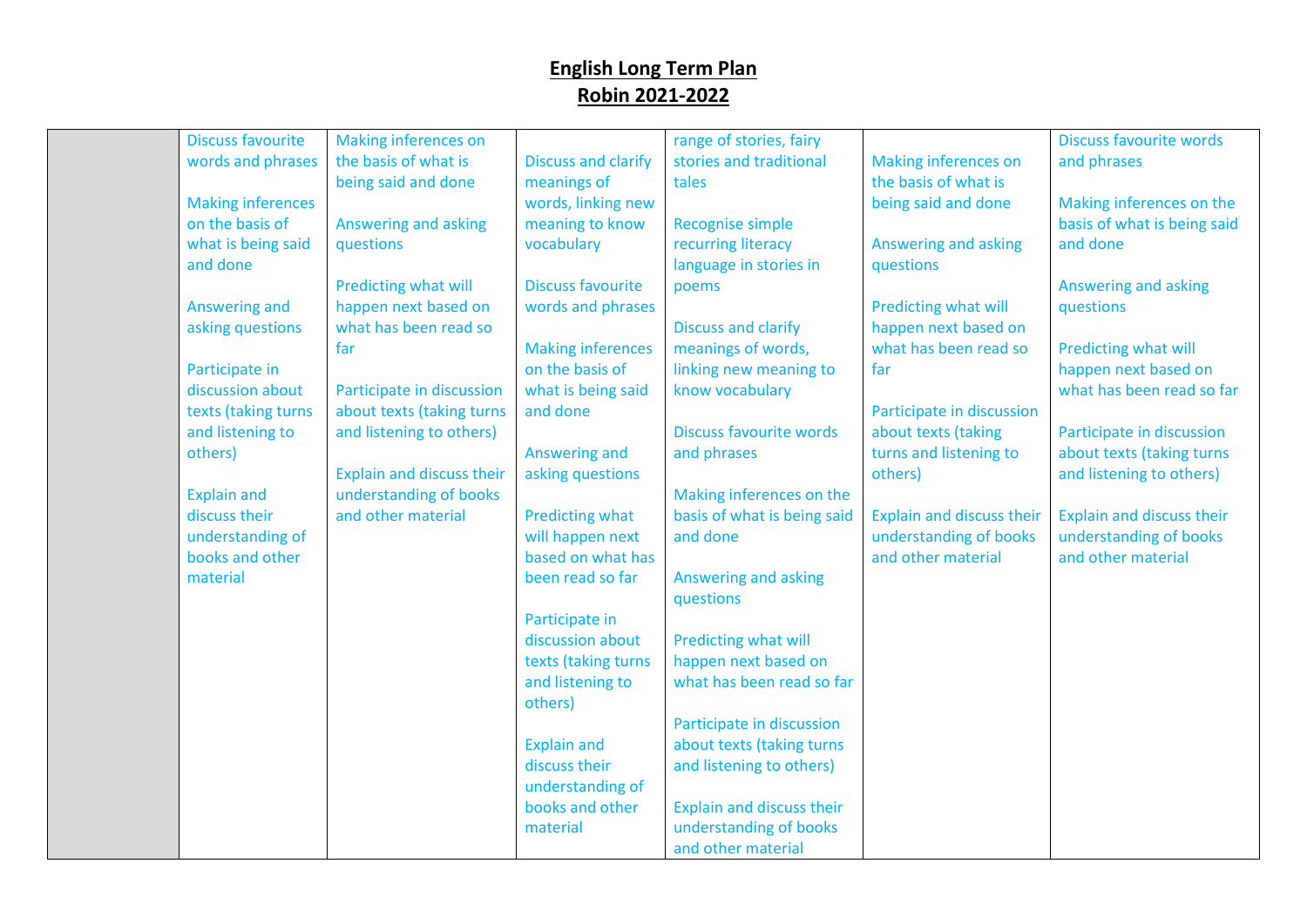| discussing words    | checking that the text   | discussing words    | preparing poems and play  | discussing words and     | checking that the text    |
|---------------------|--------------------------|---------------------|---------------------------|--------------------------|---------------------------|
| and phrases that    | makes sense to them,     | and phrases that    | scripts to read aloud and | phrases that capture     | makes sense to them,      |
| capture the         | discussing their         | capture the         | to perform, showing       | the reader's interest    | discussing their          |
| reader's interest   | understanding and        | reader's interest   | understanding through     | and imagination          | understanding and         |
| and imagination     | explaining the meaning   | and imagination     | intonation, tone, volume  | drawing inferences such  | explaining the meaning of |
|                     | of words in context      |                     | and action                | as inferring characters' | words in context          |
| checking that the   |                          | asking questions    |                           | feelings, thoughts and   |                           |
| text makes sense    | asking questions to      | to improve their    | recognising some          | motives from their       | asking questions to       |
| to them,            | improve their            | understanding of a  | different forms of poetry | actions, and justifying  | improve their             |
| discussing their    | understanding of a text  | text                | [for example, free verse, | inferences with          | understanding of a text   |
| understanding and   |                          |                     | narrative poetry]         | evidence                 |                           |
| explaining the      | drawing inferences such  | predicting what     |                           |                          | identifying main ideas    |
| meaning of words    | as inferring characters' | might happen        | checking that the text    | predicting what might    | drawn from more than one  |
| in context          | feelings, thoughts and   | from details stated | makes sense to them,      | happen from details      | paragraph and             |
|                     | motives from their       | and implied         | discussing their          | stated and implied       | summarising these         |
| identifying main    | actions, and justifying  |                     | understanding and         |                          |                           |
| ideas drawn from    | inferences with          | participate in      | explaining the meaning of | identifying how          | retrieve and record       |
| more than one       | evidence                 | discussion about    | words in context          | language, structure, and | information from non-     |
| paragraph and       |                          | both books that     |                           | presentation contribute  | fiction                   |
| summarising these   | identifying main ideas   | are read to them    | asking questions to       | to meaning               |                           |
|                     | drawn from more than     | and those they can  | improve their             |                          |                           |
| retrieve and        | one paragraph and        | read for            | understanding of a text   | identifying themes and   |                           |
| record information  | summarising these        | themselves, taking  |                           | conventions in a wide    |                           |
| from non-fiction    |                          | turns and listening | identifying how language, | range of books           |                           |
|                     | identifying how          | to what others      | structure, and            |                          |                           |
| participate in      | language, structure, and | say.                | presentation contribute   |                          |                           |
| discussion about    | presentation contribute  |                     | to meaning                |                          |                           |
| both books that     | to meaning               | using dictionaries  |                           |                          |                           |
| are read to them    |                          | to check the        | retrieve and record       |                          |                           |
| and those they can  | using dictionaries to    | meaning of words    | information from non-     |                          |                           |
| read for            | check the meaning of     | that they have      | fiction                   |                          |                           |
| themselves, taking  | words that they have     | read                |                           |                          |                           |
| turns and listening | read                     |                     | using dictionaries to     |                          |                           |
| to what others      |                          |                     | check the meaning of      |                          |                           |
| say.                |                          |                     | words that they have      |                          |                           |